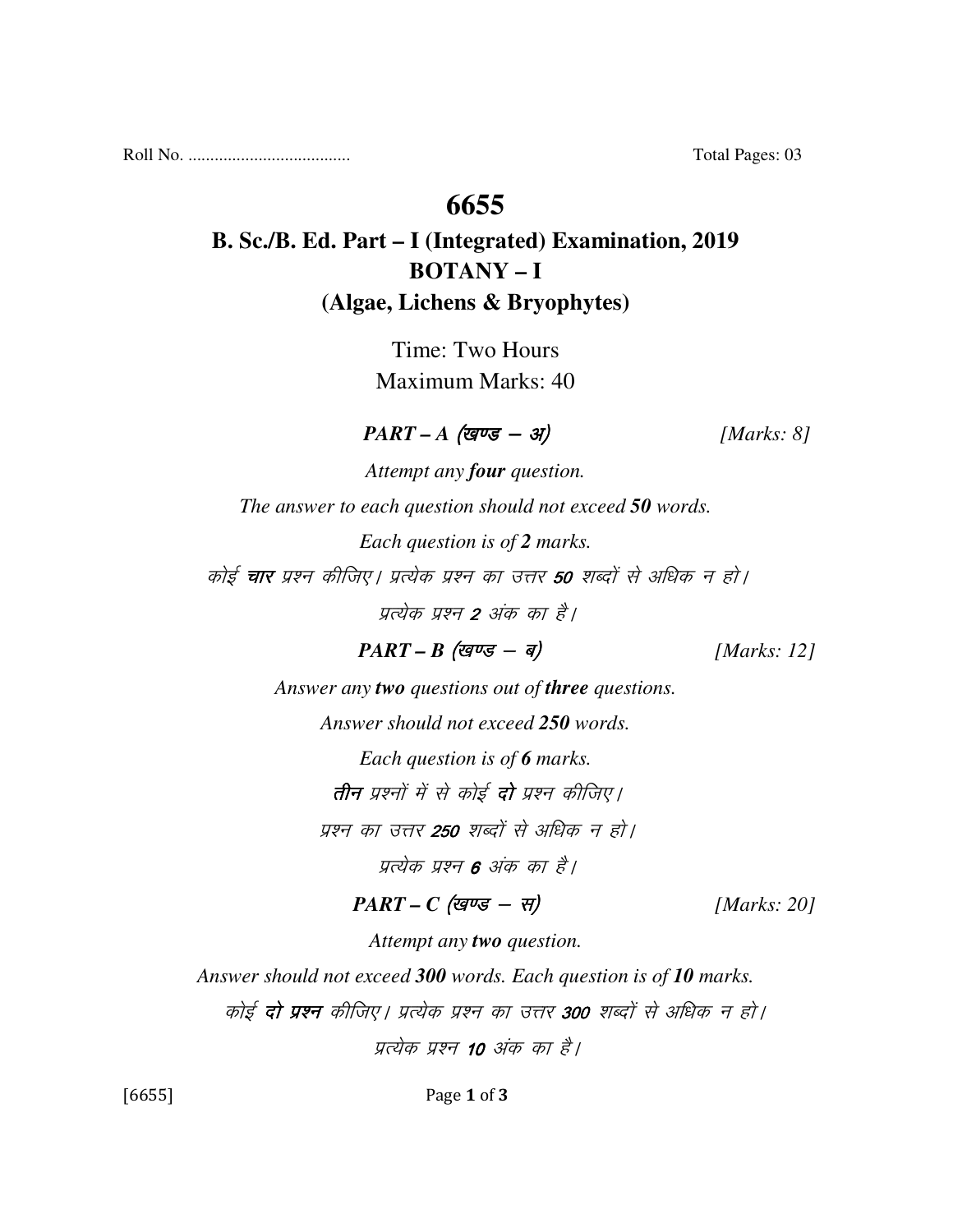# $PART-A$  / खण्ड - अ

- Q.1 Comment upon the following: -निम्नलिखित पर टिप्पणी कीजिए -
	- $(i)$ Heterocyst हेटरोसिस्ट
	- (ii) Reserve Food in Red and Brown Algae लाल भूरे शैवाल में संरक्षित खाद्य पदार्थ
	- (iii) Types of Rhizoids मूलाभास के प्रकार
	- (iv) Habitat of Lichens लाइकेन का आवास
	- (v) Gaidukov phenomenon in Oscillatoria ओसिलेटोरिया में गाइडुकोव घटना
	- (vi) Unilocular sporangia of Ectocarpus एक्टोकार्पस में एककोष्ठकी बीजाणुधानी
	- (vii) Oscillatory Movement दोलन गति
	- (viii) Gemma cup

गेमा कप

- (ix) Diatomaceous Earth डायअटोमेशियस पृथ्वी
- (x) Peristome Teeth पेरिस्टोम दाँत